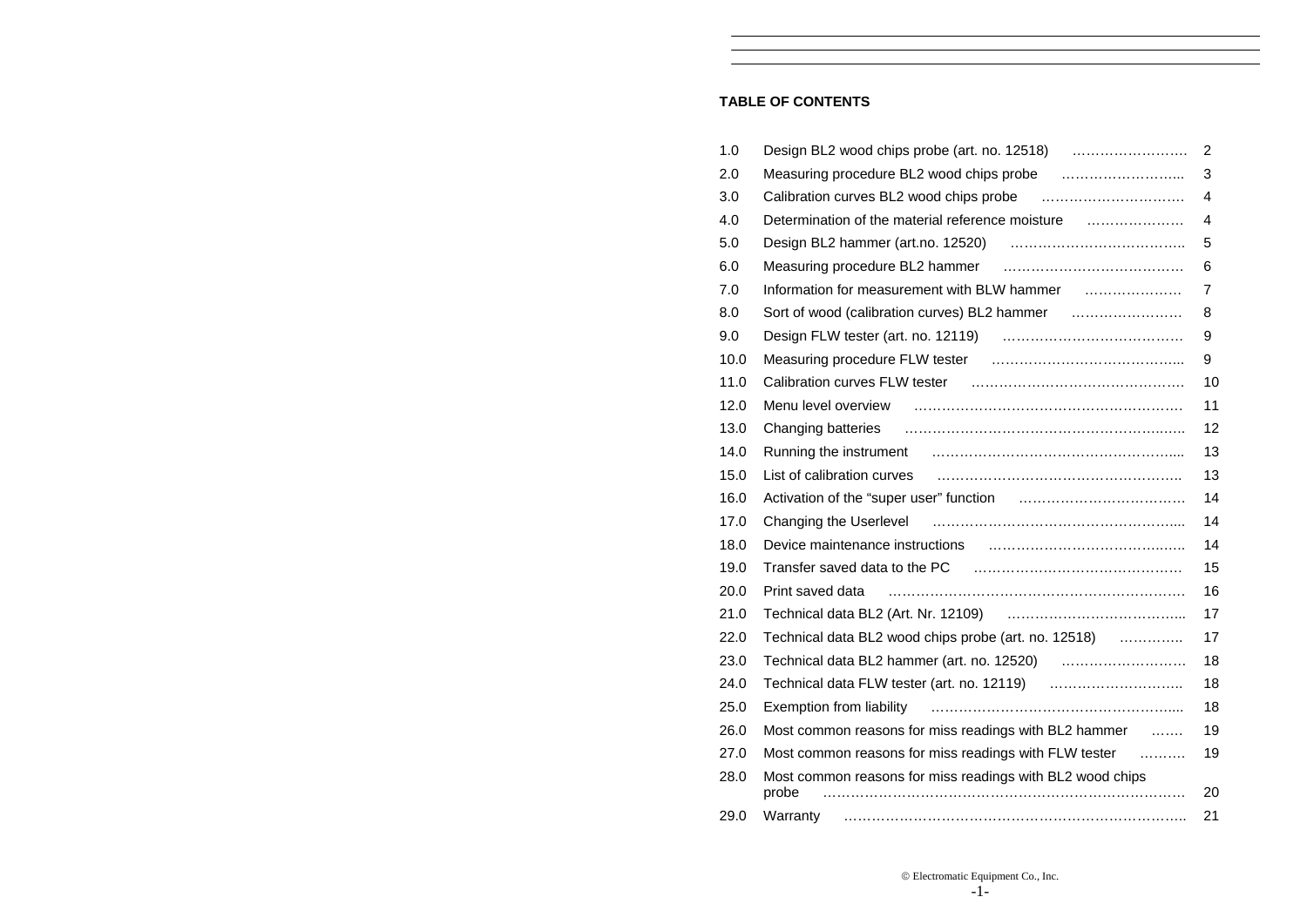**1.0 DESIGN BL2 WOOD CHIPS PROBE (ART. NO. 12518)** 



© Electromatic Equipment Co., Inc. -2-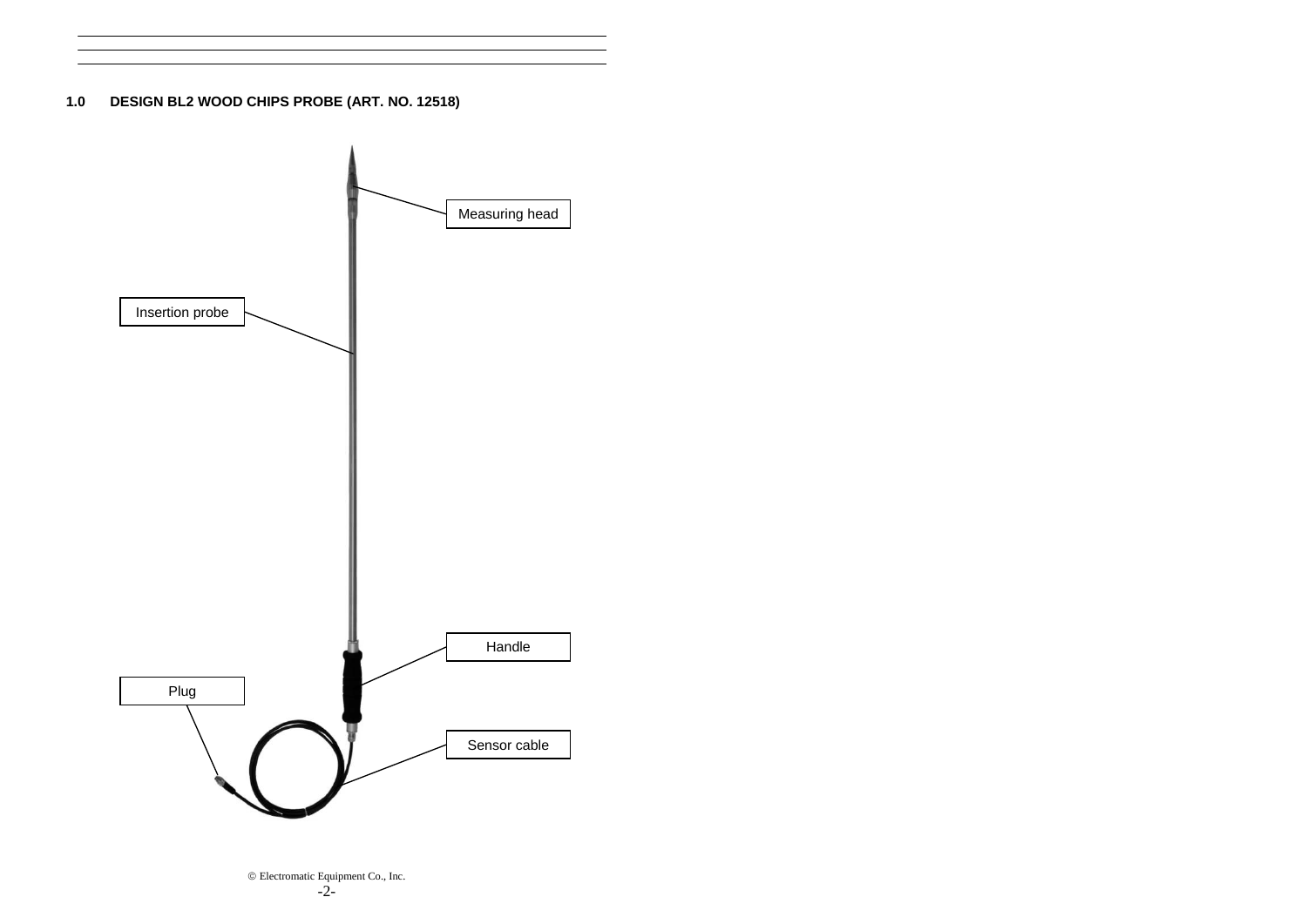# **2.0 MEASURING PROCEDURE BL2 WOOD CHIPS PROBE**

- 1. For a correct measurement please ensure that the device has the same temperature than the wood chips (+/-3°C). For that reason, let your humimeter BL2 adjust to the surrounding temperature of the material for at least half an hour before measuring.
- 2. Switch on the device: Press the **b** key for three **seconds.**



3. Plug the probe of your BL2 wood chips probe **straight into the wood chips.** It is not allowed to load the measuring head incorrect or drop it down!



4. Plug in the sensor cable into the socket of the BL2. Take care of the correct position and fix it with the knurled nut.



- 5. Change the calibration curve: Press one time the  $+$  key and then the  $\triangle$  or  $\blacktriangledown$  key. The name of the calibration curve can be seen at the head of the display.
- 6. **Now the display shows the water content.** Left hand the temperature is displayed.
- 7. To save the results in the save menu press the  $\blacksquare$ (**L** button). The storage was successful when the  $n = 5$  and  $n = 5$  and  $n = 5$  and  $n = 5$  and  $n = 5$  and  $n = 5$  and  $n = 5$  and  $n = 5$  and  $n = 5$  and  $n = 5$  and  $n = 5$  and  $n = 5$  and  $n = 5$  and  $n = 5$  and  $n = 5$  and  $n = 5$  and  $n = 5$  and  $n = 5$  and  $n = 5$  and  $n = 5$  and store menu please press  $\overline{+}$  until the  $\overline{+}$  appears.



- 8. To name the saved results press the **button**.
- 9. Remove the BL2 probe straight with caution and clean the measuring head.

**Risk of injury by measuring head! Keep away from children!**

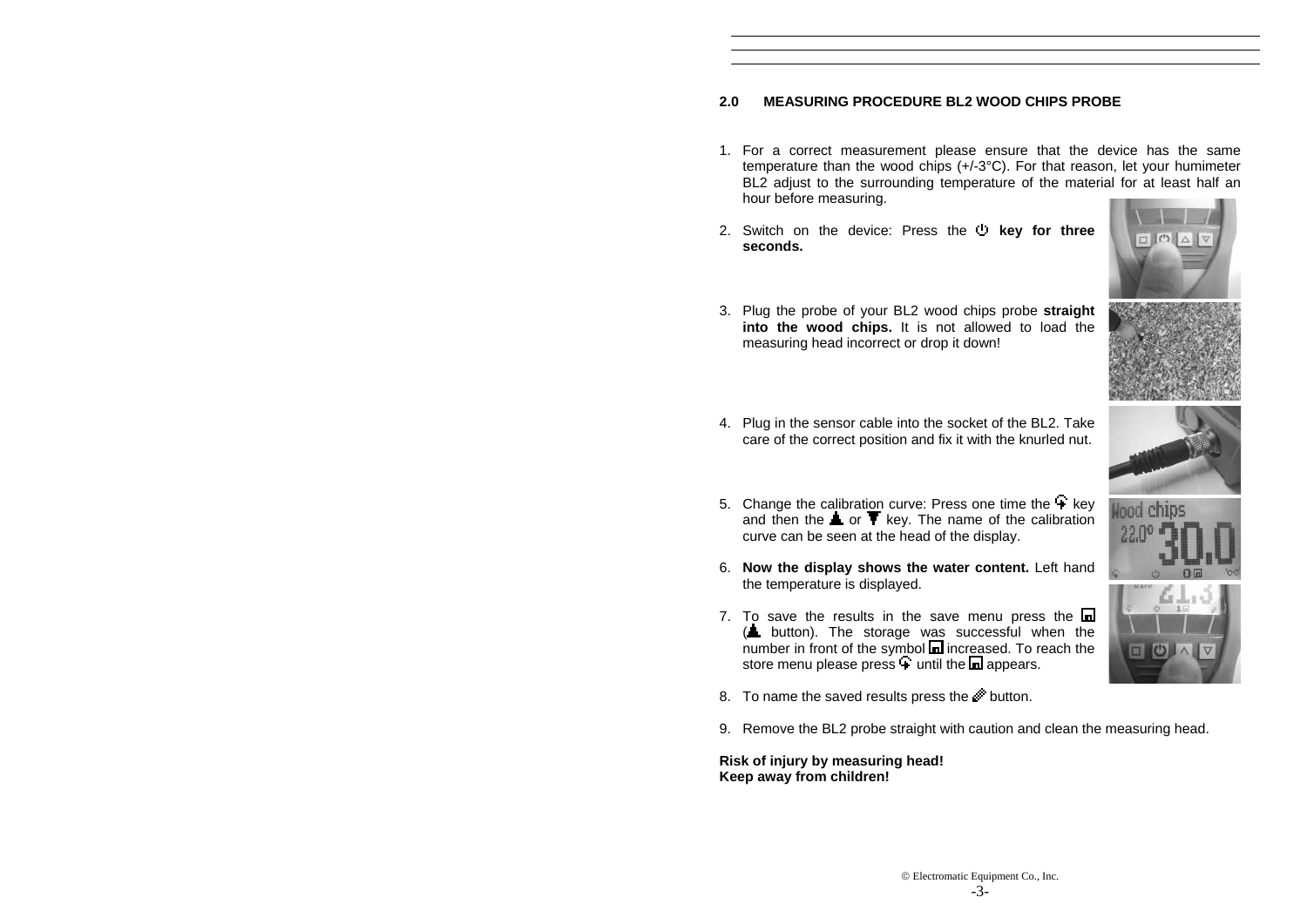### **3.0 CALIBRATION CURVES BL2 WOOD CHIPS PROBE**

**NOTES**

| <b>Calibration curves</b>                                             | <b>Declaration</b>                            | <b>Measuring range</b> |
|-----------------------------------------------------------------------|-----------------------------------------------|------------------------|
| <b>Wood chips</b>                                                     | Standard woodchips                            | $10 - 50%$             |
| <b>Coarse chips</b>                                                   | Coarse woodchips                              | $10 - 50%$             |
| <b>Industrial chips</b>                                               | Industrial woodchips                          | $10 - 50%$             |
| <b>Pellets</b>                                                        | Pellets made of wood                          | 11 - 20 %              |
| <b>Sawdust</b>                                                        | Sawdust                                       | $14 - 50%$             |
| Digit 2                                                               | For special product                           |                        |
| <b>Empty 2</b>                                                        | Customer calibration made by Checkline Europe |                        |
| <b>Test block</b><br>! Only for testing the BL2 with the test block ! |                                               |                        |

- • **Wood chips:** standard chips of wood (forest wood chips) according to EU-norm CEN/TS 14961 class **P16** and **P45**.
- •**Coarse chips:** for coarse wood chips **P45 but with fewer fines.**
- • **Industrial chips:** for industrial chips of wood **without barks and fines** (similar **P63**)

### **Definition of wood chips classes**

The stated numbers refer to the particle size that goes through round gaps of the corresponding diametres (e.g. P16: 16 mm).

- **P16** minimum 80% of the bulk is between 3,15 and 16 mm
- •**P45** minimum 80% of the bulk is between 3,15 and 45 mm
- **P63** minimum 80% of the bulk is between 3,15 and 63 mm

# **Compression of wood chips**

The humimeter BL2 is calibrated for normally compressed wood chips. If the measured wood chips are compressed to a much lesser or greater extent, this will cause measuring imprecisions. Normally compressed wood chips are defined in norm CEN/TS 15103 (determination of the bulk density).

# **4.0 DETERMINATION OF THE MATERIAL REFERENCE MOISTURE**

The principle is a comparison measurement with the dehydration method according to CEN/TS 14774. Take the measured sample and weigh it. Dry it out in an oven and weigh it again.

$$
\%F = \frac{Mn - Mt}{Mn} \times 100
$$

 $M_n$ : Mass with average moisture content  $M_t$ : Mass of the dried sample

- 
- %F: Calculated moisture content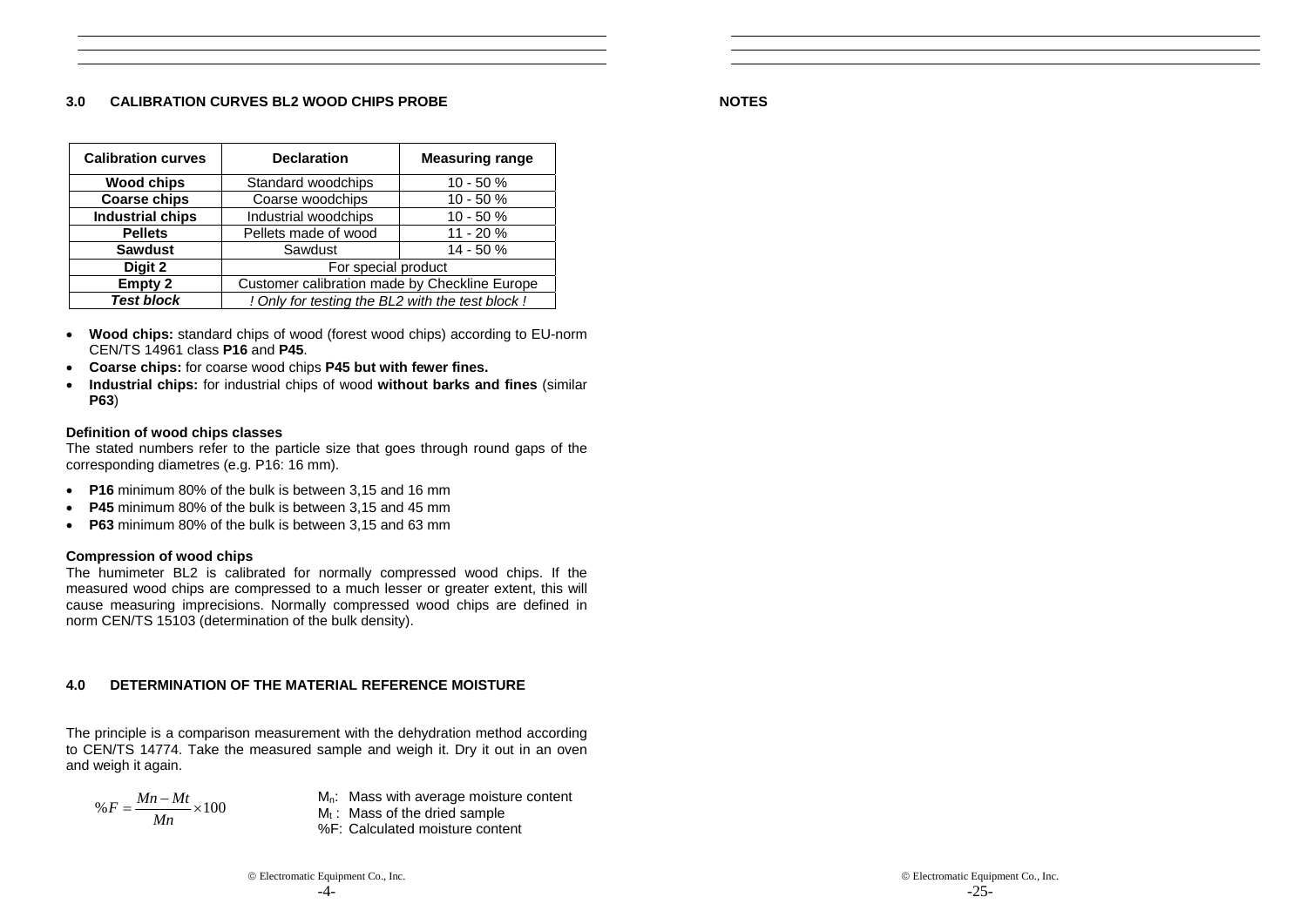**NOTES** 

**5.0 DESIGN BL2 HAMMER (ART.NO. 12520)** 

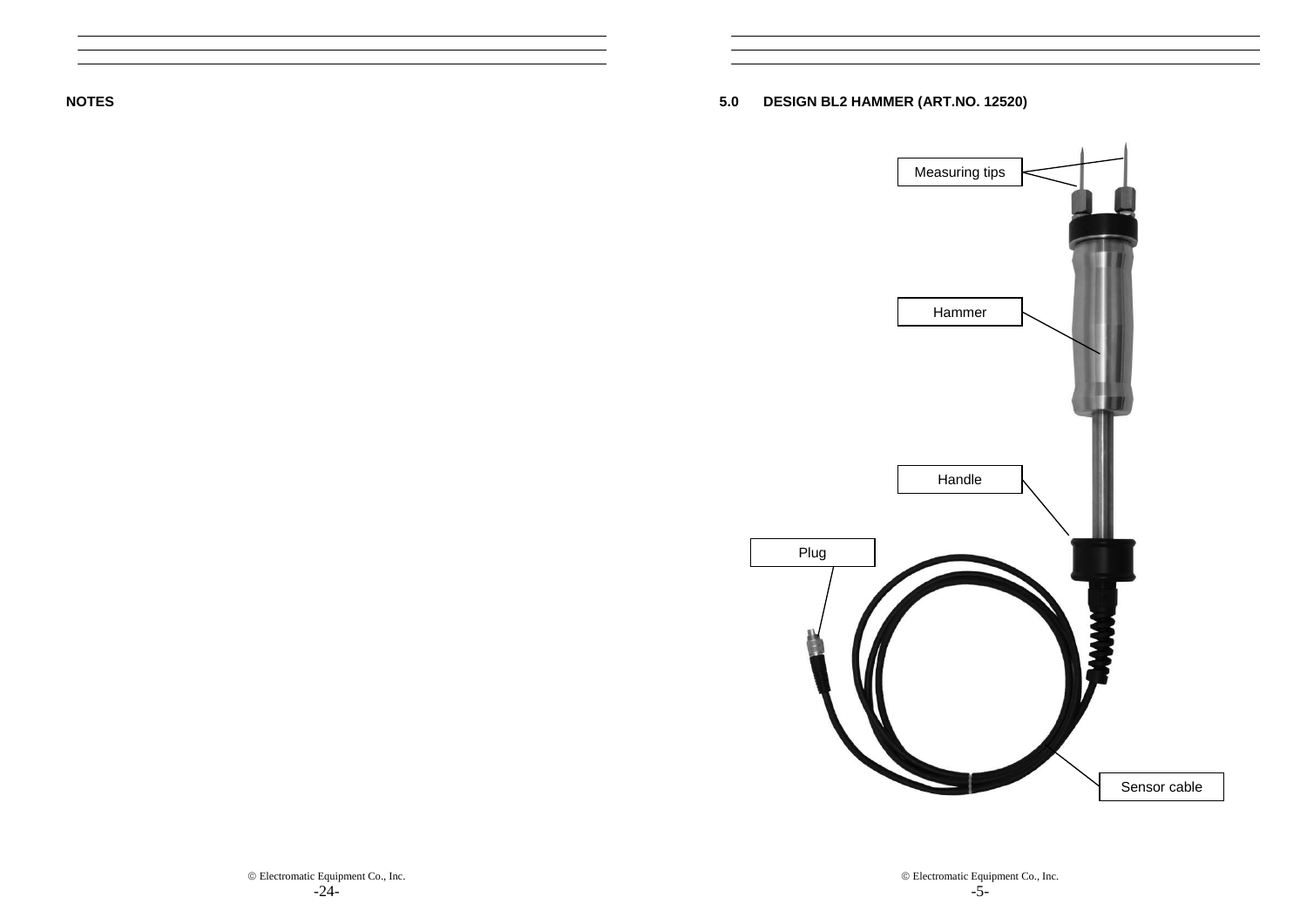# **6.0 MEASURING PROCEDURE BL2 HAMMER**

- 1. For a correct measurement please ensure that the device has the same temperature than the wood (+/- 3°C). For that reason, let your humimeter BL2 hammer adjust to the surrounding temperature of the material for at least half an hour before measuring.
- 2. Switch on the device: Press the **b** key for three **seconds.**
- 3. Choose a part of the wood, **WITHOUT bark, branches**, **pitch pockets or cracks** and drive the ram electrode in the right angle to the grain into the wood. Hold the top of the electrode with one hand, take the handhold with the other hand and push down the handhold with active force. Drive the nails about 2 cm deep into the wood. **Attention: Risk of injury!!!**
- 4. Plug in the sensor cable into the socket of the BL2. Take care of the correct position and fix it with the knurled nut.





- 5. Change the calibration curve: Press one time the  $\overline{+}$  key and then the  $\triangle$  or  $\blacktriangledown$  key. The name of the calibration curve can be seen at the head of the display.
- 6. **Now the display shows the water content.** Left hand the temperature is displayed.
- 7. To save the results in the save menu press the  $\blacksquare$  $(\triangle$  button). The storage was successful when the  $n$  number in front of the symbol  $\blacksquare$  increased. To reach the store menu please press  $\overline{\bullet}$  until the  $\overline{\bullet}$  appears.
- 8. To name the saved results press the **button**.
- 9. Push out the ram electrode of the wood with caution.

# **NOTES**

© Electromatic Equipment Co., Inc.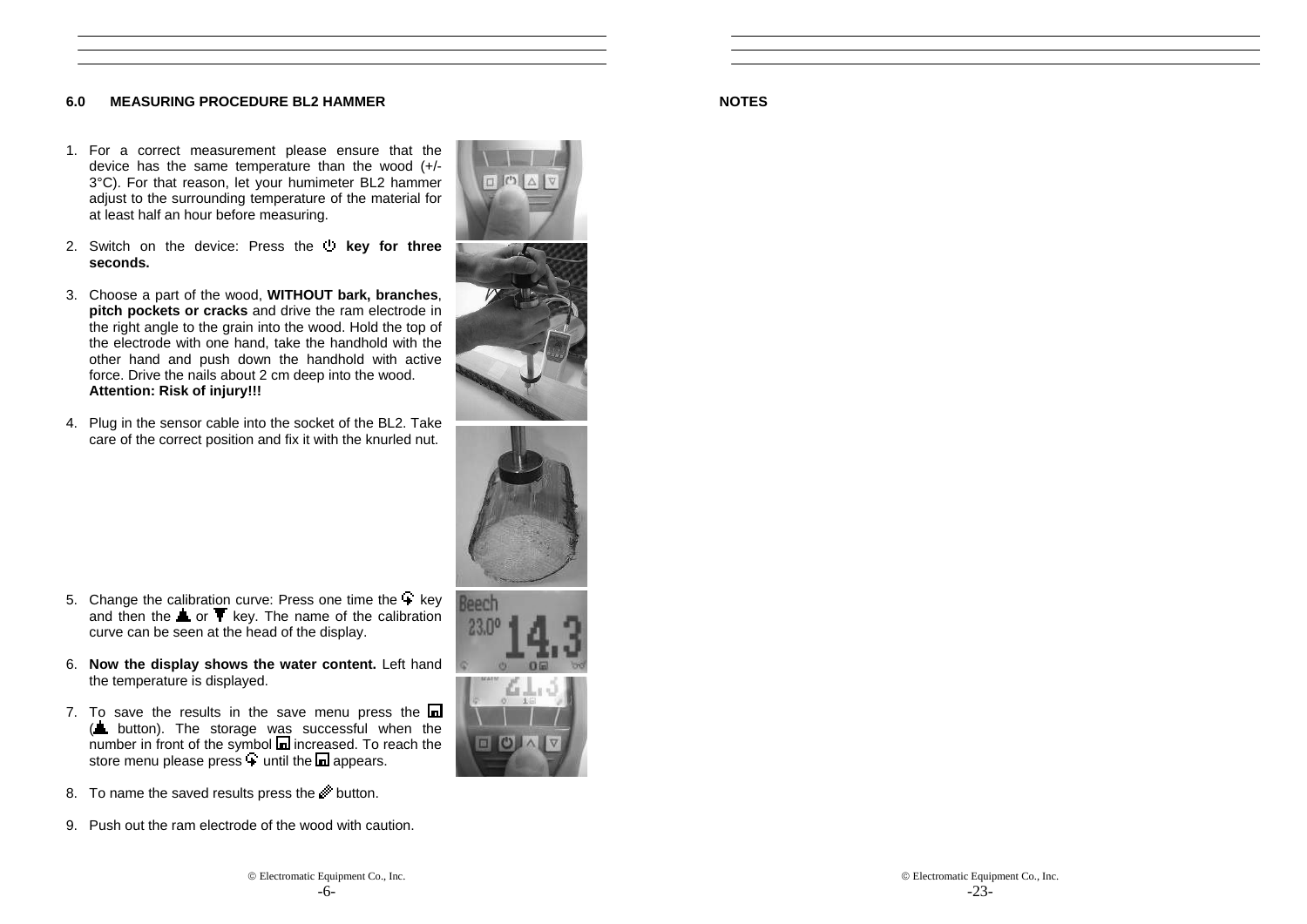# **29.0 WARRANTY**

Electromatic Equipment Co., Inc. (Electromatic) warrants to the original purchaser that this product is of merchantable quality and confirms in kind and quality with the descriptions and specifications thereof. Product failure or malfunction arising out of any defect in workmanship or material in the product existing at the time of delivery thereof which manifests itself within one year from the sale of such product, shall be remedied by repair or replacement of such product, at Electromatic's option, except where unauthorized repair, disassembly, tampering, abuse or misapplication has taken place, as determined by Electromatic. All returns for warranty or non-warranty repairs and/or replacement must be authorized by Electromatic, in advance, with all repacking and shipping expenses to the address below to be borne by the purchaser.

THE FOREGOING WARRANTY'S IN LIEU OF ALL OTHER WARRANTIES, EXPRESSED OR IMPLIED, INCLUDING BUT NOT LIMITED TO, THE WARRANTY OF MERCHANTABILITY AND FITNESS FOR ANY PARTICULAR PURPOSE OR APPLICATION. ELECTROMATIC SHALL NOT BE RESPONSIBLE NOR LIABLE FOR ANY CONSEQUENTIAL DAMAGE, OF ANY KIND OR NATURE, RESULTING FROM THE USE OF SUPPLIED EQUIPMENT, WHETHER SUCH DAMAGE OCCURS OR IS DISCOVERED BEFORE, UPON OR AFTER REPLACEMENT OR REPAIR, AND WHETHER OR NOT SUCH DAMAGE IS CAUSED BY MANUFACTURER'S OR SUPPLIER'S NEGLIGENCE WITHIN ONE YEAR FROM INVOICE DATE.

Some State jurisdictions or States do not allow the exclusion or limitation of incidental or consequential damages, so the above limitation may not apply to you. The duration of any implied warranty, including, without limitation, fitness for any particular purpose and merchantability with respect to this product, is limited to the duration of the foregoing warranty. Some states do not allow limitations on how long an implied warranty lasts but, not withstanding, this warranty, in the absence of such limitations, shall extend for one year from the date of invoice.

Electromatic Equipment Co., Inc. 600 Oakland Ave. Cedarhurst, NY 11516 - USA Tel: 1-800-645-7330 / Tel: 516-295-4300 / Fax: 516-295-4399

Every precaution has been taken in the preparation of this manual. Electromatic assumes no responsibility for errors or omissions. Neither is any liability assumed for damages resulting from the use of information contained herein. Any brand or product names mentioned herein are used for identification purposes only, and are trademarks or registered trademarks of their respective holders.

# **7.0 INFORMATION FOR MEASUREMENT WITH BLW HAMMER**

- With the standard nails the wettest part over the whole measuring depth will be measured. If you need the water content in a defined measuring depth, you should use the isolated green nails (article number 11426), because they are only measuring at the points.
- Important: You have to remove the bark before you can start to measure.
- The measuring depth should be a quarter of the wood diameter. In the worst case you have to cut away a part of the diameter.
- Statistically, the spot that shows best the average moisture of the wood is at about 20% of the total wood length.
- Take a few logs on different positions of each piece of wood you intend to measure, and the humimeter BL2 will calculate automatically the average value of the series.
- The measure value which is shown at the display of your humimeter BL2, represents the "water content" of the wood. So there is no conversion form the "wood moisture" into "water content" for use. It is also possible to change the value into "wood moisture". If you need this, contact us.
- Definition water content:

The water content is declared as the amount of water in a wood, which stands in relationship to the whole weight of the wood. For example: You have 1kg Wood with 40% water content; the wood consist of 0,4kg water and 0,6kg wood.

• Definition wood moisture:

The wood moisture is declared as the amount of water in a wood, which stands in relationship to the weight of the dried wood. The same example: You have 0,6kg Wood with 0,4kg water; the 0,6kg wood represents 100%, so the 0,4kg water will be 66.7% wood moisture.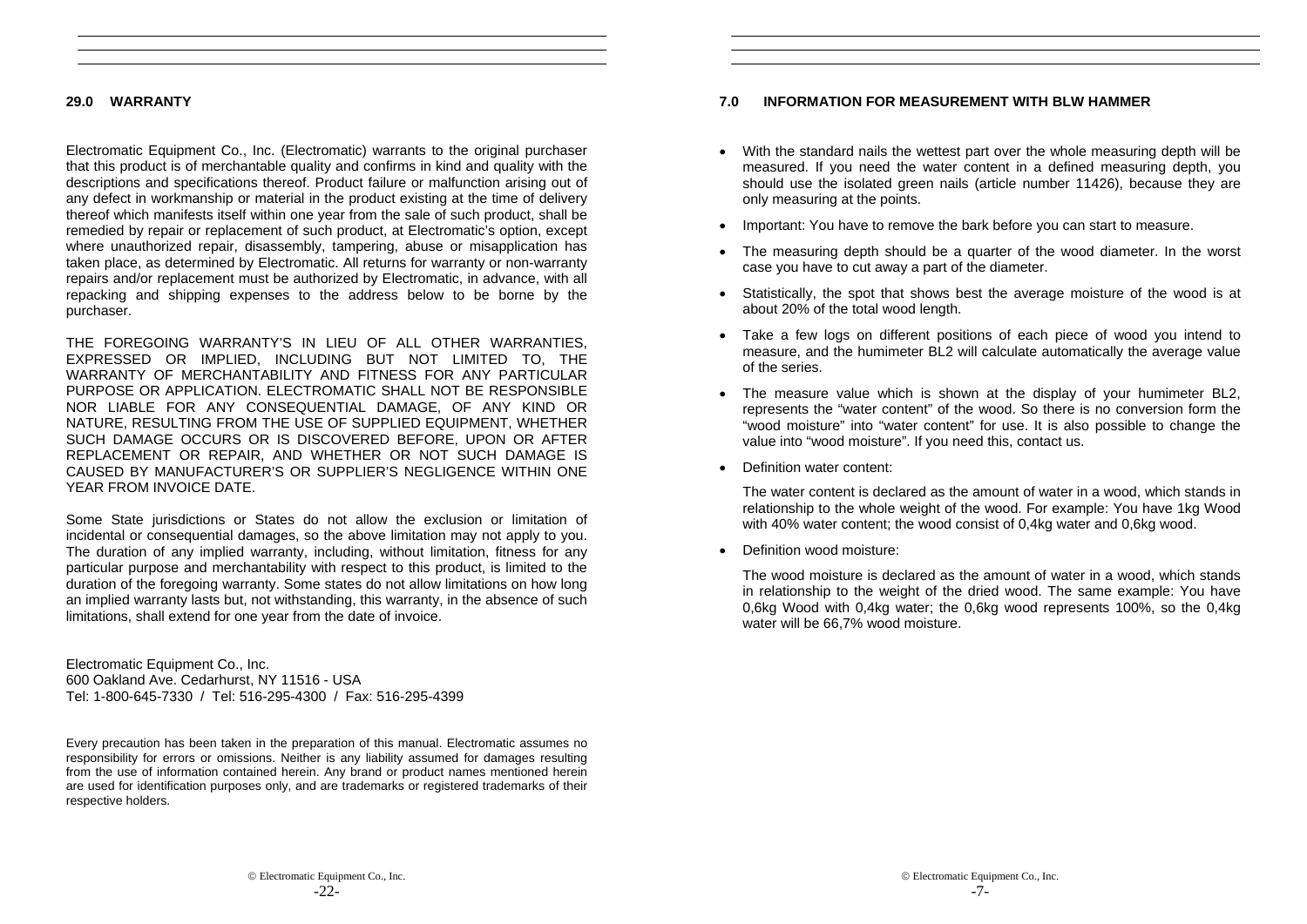# **8.0 SORT OF WOOD (CALIBRATION CURVES) BL2 HAMMER**

| <b>Main</b><br>Group |          |                |                | Sub groups           |                   |                |        |      |
|----------------------|----------|----------------|----------------|----------------------|-------------------|----------------|--------|------|
| <b>Beech</b>         | Rubber   |                |                |                      |                   |                |        |      |
| Oak                  | Mahogany | Wenge          |                |                      |                   |                |        |      |
| Alder                | Acacia   | Alstonia       | <b>Birch</b>   | European<br>chestnut | Horse<br>chestnut | Cherry<br>Tree | Walnut | Okan |
| <b>Ash</b>           | Keruing  |                |                |                      |                   |                |        |      |
| <b>Spruce</b>        |          |                |                |                      |                   |                |        |      |
| Pine                 | Balsa    | Yew Tree       | Stone<br>Pine  |                      |                   |                |        |      |
| Larch                | Maple    | Douglas<br>Fir | <b>Hemlock</b> | Cotton<br>Wood       | Elm               |                |        |      |
| Fir                  | Ceiba    | Linden         |                |                      |                   |                |        |      |
| <b>Willow</b>        | Pear     | Hickory        | Olive<br>wood  | Ramin                | Teak              |                |        |      |

Declaration: The main group of wood is the wood sort, which is shown on the measurement display of your humimeter BL2. Do you want to measure wood, which is not in the list of the main group, you should search it at the sub groups in the table above. Then use the wood of the main group for the measuring. For example: If you want to measure "Cherry Tree", you have to choose the "Alder" wood at you device.

# **Valid measuring Range**

| Beech  | 32% |
|--------|-----|
| Oak    | 32% |
| Alder  | 40% |
| Ash    | 35% |
| Spruce | 40% |
| Pine   | 35% |
| Larch  | 32% |
| Fir    | 37% |
| Willow | 40% |

If the measure value is grey, the standard valid measuring range is exceeded (limits see Table). In this case the accuracy will be decreasing.

A blinking measuring value shows you the upper end of the measuring range.



# **28.0 MOST COMMON REASONS FOR MISS READINGS WITH BL2 WOOD CHIPS PROBE**

### •*Product temperature out of application range*

Material below 0°C resp. above +40°C (32 to 104 °F) may cause faulty measurements.

### •*Temperature difference between meter and sample*

Please ensure that the device and the material under test are being stored at the same temperature (+/-3°C) before measuring. A high temperature difference has a negative effect on the stability of the measurement results.

•*Wrong calibration curve* 

> Before you measure your sample, double check the correct selection of the calibration curve.

- •*Wet or mouldy material*
- *Frozen wood chips*

If you measure such products, the accuracy will decrease.

•*Water film at the measuring head* 

After measuring wet material a water film can arise on the sensor head. This could lead to a too high result in the following measurement. After measuring wet material clean both black plastic parts accurately with a dry cloth.

**It is not allowed to load the measuring head incorrect** (stress, bending), other wise it can be broken. Plug and remove the insertion probe of your BL2 wood chips probe straight into the wood chips.

Do not move the BL2 probe crosswise to the insertion direction after plugging in.

Do not drop the measuring head or use it for any ulterior purposes.

**A broken measuring head is no case of warranty!** 



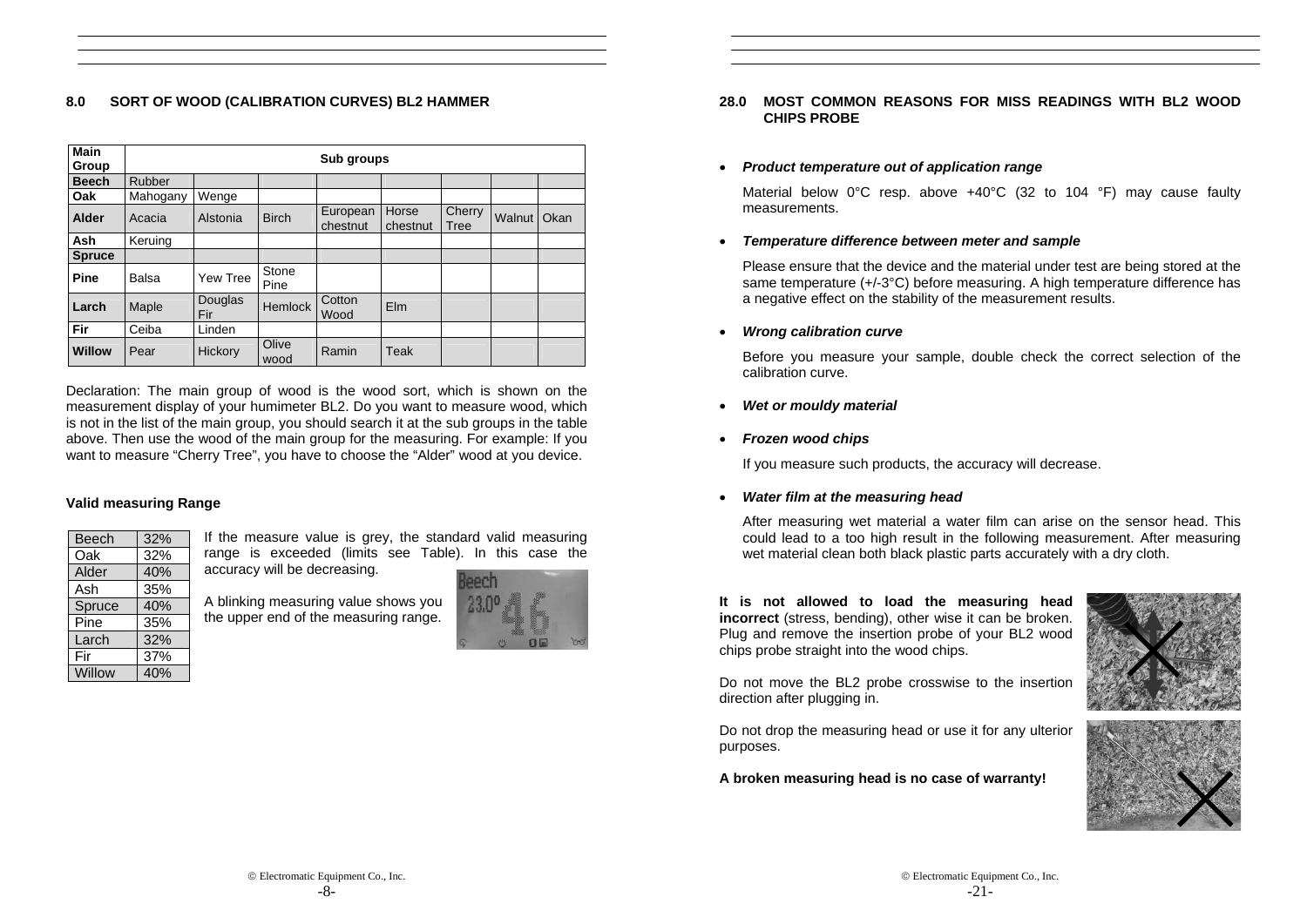# **26.0 MOST COMMON REASONS FOR MISS READINGS WITH BL2 HAMMER**

#### •**Product temperature out of application range**

 Material below 0°C resp. above +50°C (32 to 122 °F) may cause faulty measurements.

#### •**Temperature difference between meter and sample**

Please ensure that the device and the material under test are being stored at the same temperature (+/-3°C) before measuring. A high temperature difference has a negative effect on the stability of the measurement results.

#### •**Wrong calibration curve**

Before you measure your sample, double check the correct selection of the calibration curve.

#### •**Frozen wood or beetle infested wood**

If you measure such products, the accuracy will decrease.

#### •**Measurement through bark**

In fact of that the accuracy will decrease.

•**Direct solar radiation** 

# **27.0 MOST COMMON REASONS FOR MISS READINGS WITH FLW TESTER**

#### •*Product temperature out of application range*

Material below 0°C resp. above +40°C (32 to 104 °F) may cause faulty measurements.

#### •*Temperature difference between meter and sample*

Please ensure that the device and the material under test are being stored at the same temperature (+/-3°C) before measuring. A high temperature difference has a negative effect on the stability of the measurement results.

#### •*Water film at the measuring head*

After measuring wet material a water film can arise on the sensor head. This could lead to a too high result in the following measurement. After measuring wet material clean both black plastic parts accurately with a dry cloth.

# **9.0 DESIGN FLW TESTER (ART. NO. 12119)**



# **10.0 MEASURING PROCEDURE FLW TESTER**

1. For a correct measurement please ensure that the device has the same temperature than the material (+/- 3°C). For that reason, let your FLW tester adjust to the surrounding temperature of the material before measuring.



2. Switch on the device: Press the **b** key for three **seconds.**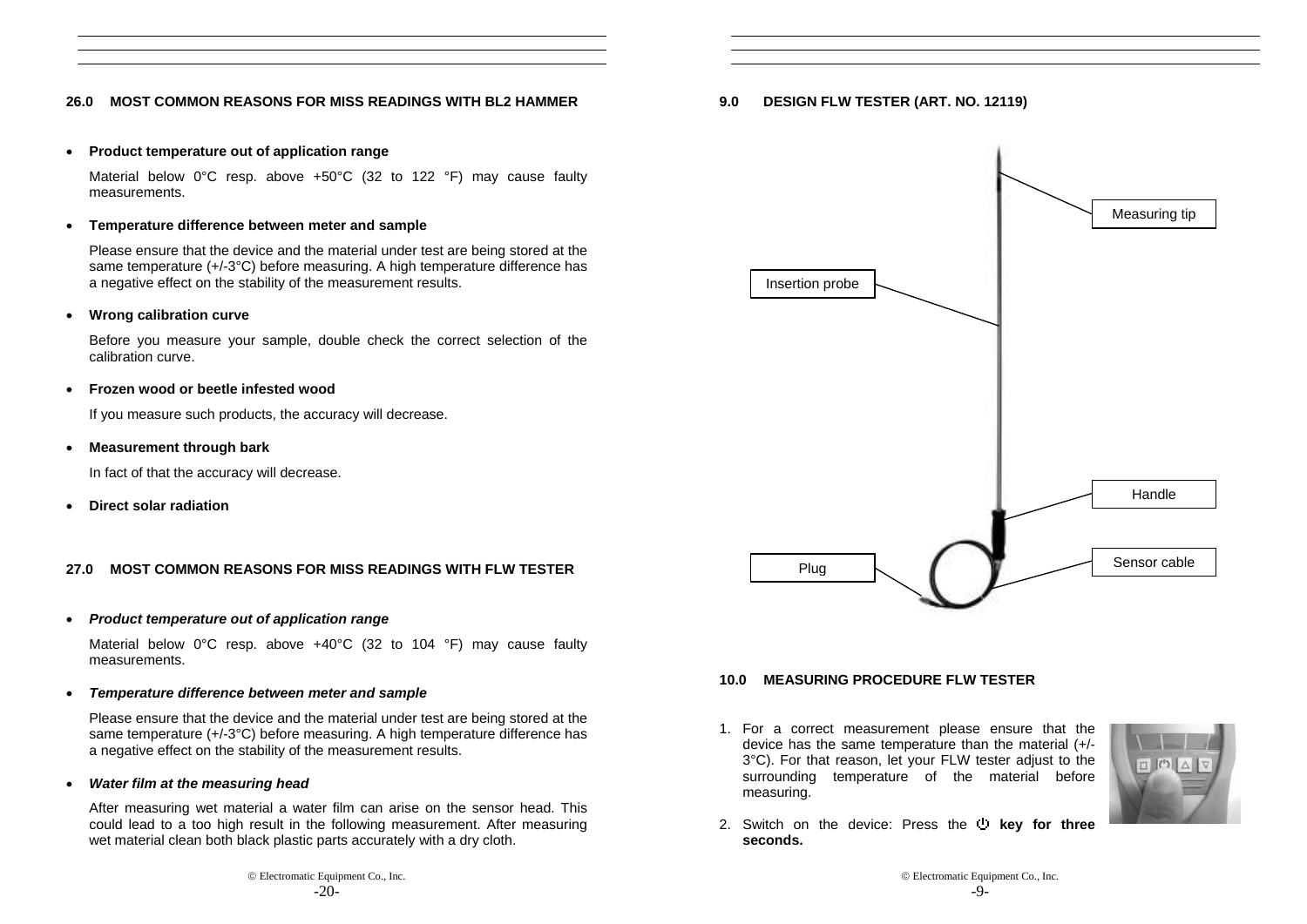- 3. Plug the probe of your FLW tester **straight into the material.** It is not allowed to load the measuring head incorrect or drop it down!
- 4. Plug in the sensor cable into the socket of the BL2. Take care of the correct position and fix it with the knurled nut.



- 5. Change the calibration curve: Press one time the  $+$  key and then the  $\triangle$  or  $\blacktriangledown$  key. The name of the calibration curve can be seen at the head of the display.
- 6. **Now the display shows the water content.** Left hand the temperature is displayed.
- 7. To save the results in the save menu press the  $\blacksquare$ (**L** button). The storage was successful when the number in front of the symbol **in** increased. To reach the store menu please press  $\pm$  until the  $\Box$  appears.
- 8. To name the saved results press the button.
- 9. Remove the FLW tester straight with caution and clean the measuring head.

**Risk of injury by measuring head! Keep away from children!** 

# **11.0 CALIBRATION CURVES FLW TESTER**

| <b>Calibration curve</b> | <b>Material</b>                                 |
|--------------------------|-------------------------------------------------|
| Digit 3                  | For special product                             |
| Empty 3                  | Customer calibration made by Checkline Europe   |
| <b>Test block</b>        | ! Only for testing the BL2 with the test block! |

and the guarantee stamp. If those are broken, no claims for guarantee can be made. In case of a faulty device, please contact Checkline Europe.



fest block  $23.0$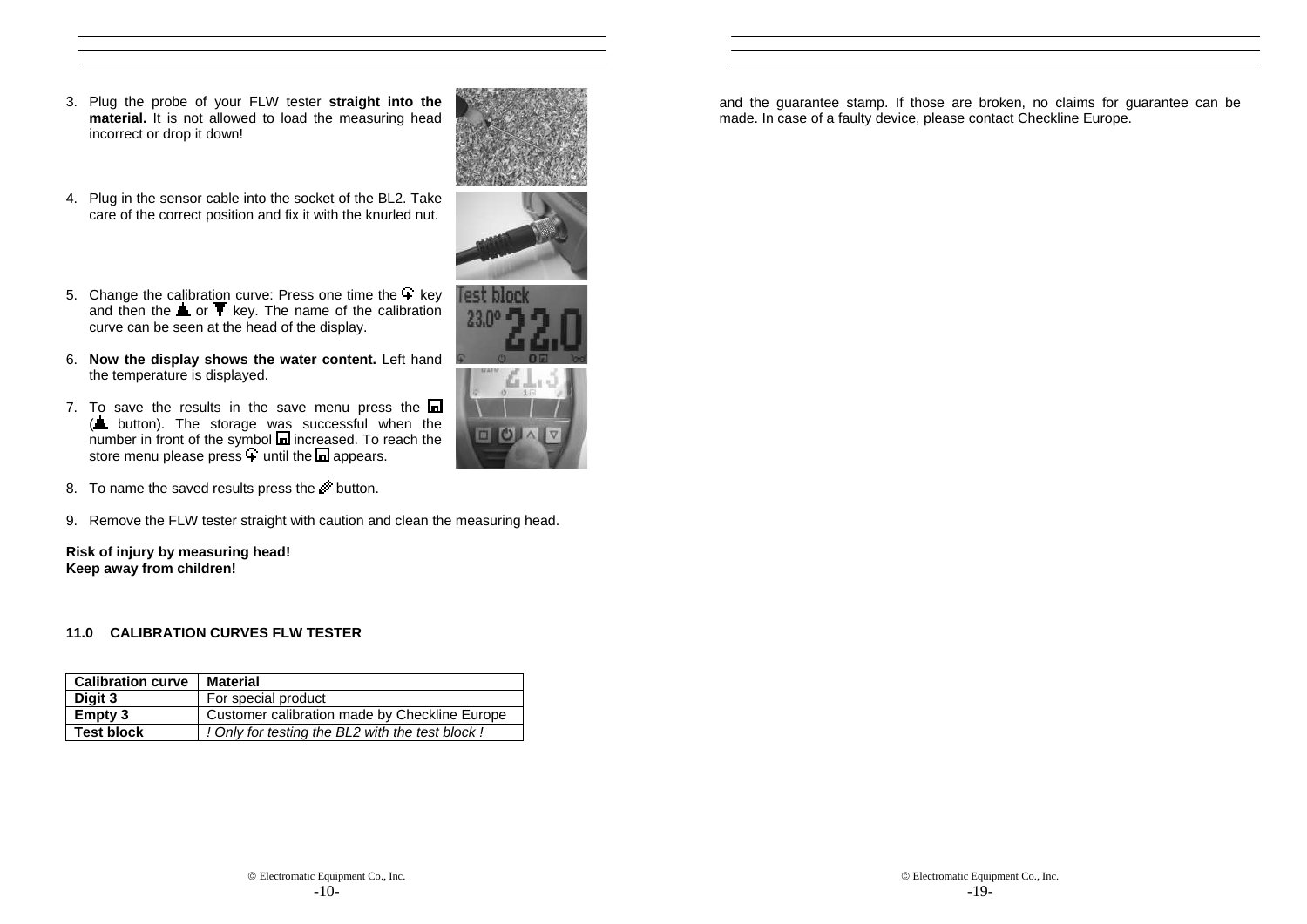# **23.0 TECHNICAL DATA BL2 HAMMER (ART. NO. 12520)**

| <b>Resolution of display</b> | 0.1% water content<br>0.5°C temperature                                                                      |
|------------------------------|--------------------------------------------------------------------------------------------------------------|
| <b>Measuring range</b>       | 8% to 60% water content                                                                                      |
| <b>Operation temperature</b> | $0^{\circ}$ C to +50 $^{\circ}$ C                                                                            |
| Temperature measuring range  | $-10^{\circ}$ C to $+60^{\circ}$ C                                                                           |
| <b>Dimension</b>             | 360 x 45 x 45 mm                                                                                             |
| Weight                       | 1500 a                                                                                                       |
| <b>Protection class</b>      | IP 40                                                                                                        |
| <b>Option</b>                | Replacement tips 60mm insulated, measuring<br>tips set 255mm for bales of hay- and straw (art.<br>no. 12521) |

# **24.0 TECHNICAL DATA FLW TESTER (ART. NO. 12119)**

| <b>Resolution of display</b> | 0.1% water content<br>$0.5^{\circ}$ C temperature |
|------------------------------|---------------------------------------------------|
| <b>Measuring range</b>       | depending of the material                         |
| <b>Operation temperature</b> | $0^{\circ}$ C to +40 $^{\circ}$ C                 |
| Temperature measuring range  | $-10^{\circ}$ C to $+60^{\circ}$ C                |
| <b>Dimension</b>             | 1150 x 35 x 35 mm                                 |
| Gewicht                      | 530 g                                             |
| <b>Protection class</b>      | IP 40                                             |

# **25.0 EXEMPTION FROM LIABILITY**

For miss-readings and wrong measurements and of this resulting damage we refuse any liability. This is a device for quick determination of moisture. The moisture depends on multiple conditions and multiple materials. Therefore we recommend a plausibility check of the measuring results. Each device includes a serial number

### **12.0 MENU LEVEL OVERVIEW**

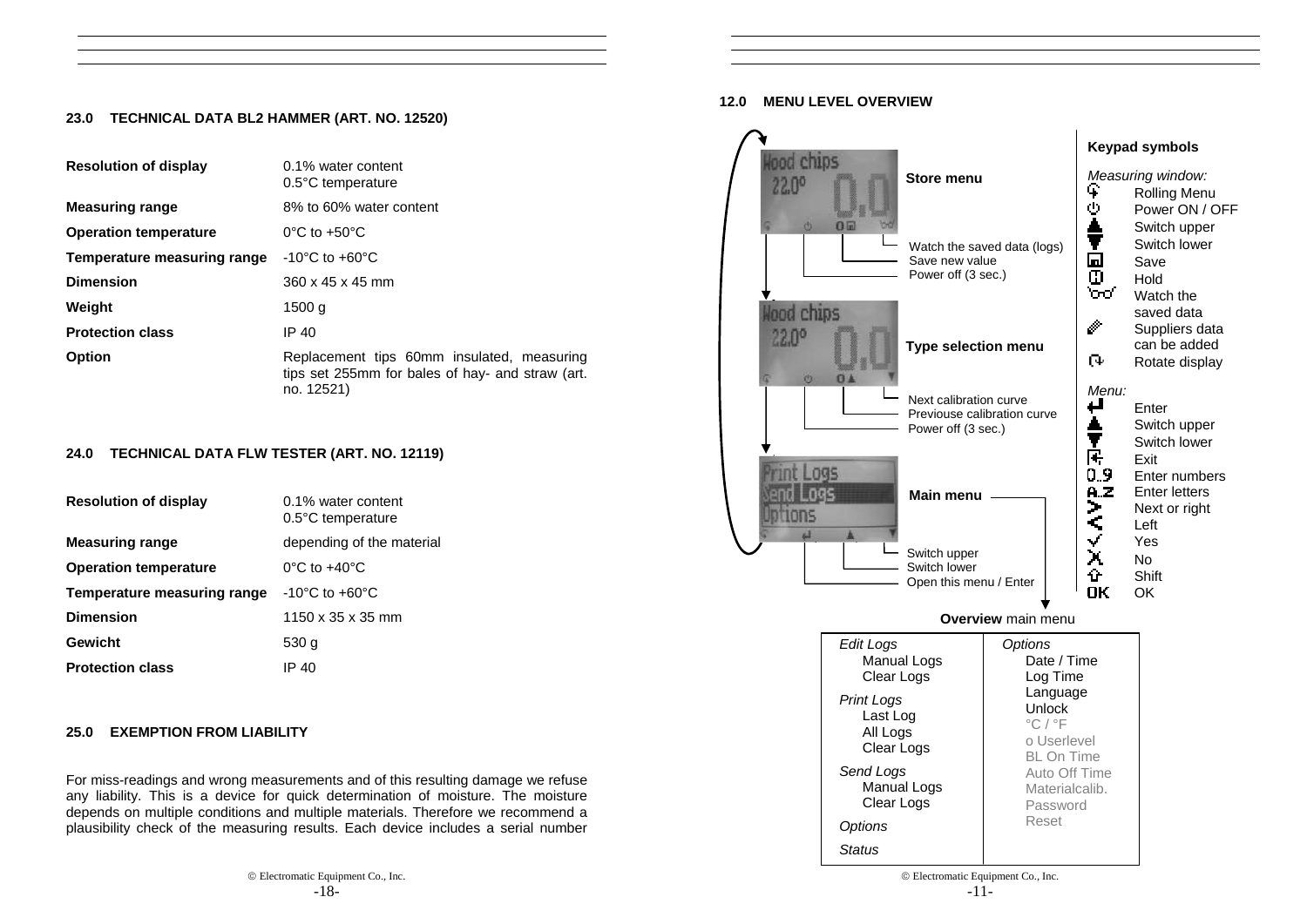# **13.0 CHANGING BATTERIES**

Please find enclosed the manual for changing of batteries:

- 1. At first remove the rubber protective housing. For that, hold the rubber housing at the upper side and pull it over. If your BL2 is provided with an optional USB port, you have to remove the protection cap before.
- 2. Press with your finger onto the arrow of the battery cap und pull it back.
- 3. Remove the empty batteries.
- 4. Put four new batteries in the device. Make sure that the positions of the battery poles are correct.
- 5. Press down the batteries and close the cap.



If the battery symbol appears in the measuring window resp. if a critical charge of battery is shown in the status, the batteries have to be changed IMMEDIATELY. If you do not use your humimeter device for a longer period, remove the batteries. For eventual resulting damages we cannot provide any warranty.



# **21.0 TECHNICAL DATA BL2 (Art. Nr. 12109)**

| <b>Operation temperature</b> | $0^{\circ}$ C to +50 $^{\circ}$ C                                                                   |
|------------------------------|-----------------------------------------------------------------------------------------------------|
| Storage temperature          | $-20^{\circ}$ C to $+60^{\circ}$ C                                                                  |
| Temperature compensation     | Automatically                                                                                       |
| Data logger                  | Approximately 10.000 values                                                                         |
| Menu languages               | German, English, French, Italian, Spanish,<br>Russian                                               |
| Power supply                 | 4 pcs. 1.5 Volt AA Alkaline batteries (900<br>measurements)                                         |
| <b>Auto Switch OFF</b>       | After approx. 4 minutes                                                                             |
| <b>Current consumption</b>   | 60mA (with light)                                                                                   |
| Display                      | 128x64 matrix display, lighted                                                                      |
| Dimension                    | 150 x 75 x 30 mm                                                                                    |
| Weight                       | 270 g (with batteries)                                                                              |
| <b>Protection class</b>      | IP 40                                                                                               |
| <b>Scope of supply</b>       | Humimeter BL2, 4 x 1.5Volt AA Alkaline batteries<br>rubber protective housing                       |
| Options                      | Wooden case for BL2, test block, humimeter<br>USB-data interface modul, portable thermo-<br>printer |

# **22.0 TECHNICAL DATA BL2 WOOD CHIPS PROBE (ART. NO. 12518)**

| <b>Resolution of display</b> | 0.5% water content<br>$0.5^{\circ}$ C temperature |
|------------------------------|---------------------------------------------------|
| <b>Measuring range</b>       | 10% to 50% water content                          |
| <b>Operation temperature</b> | $0^{\circ}$ C to $+40^{\circ}$ C                  |
| Temperature measuring range  | $-10^{\circ}$ C to $+80^{\circ}$ C                |
| <b>Dimension</b>             | 1150 x 35 x 35 mm                                 |
| Weight                       | 710 g                                             |
| <b>Protection class</b>      | IP 40                                             |

© Electromatic Equipment Co., Inc. -17-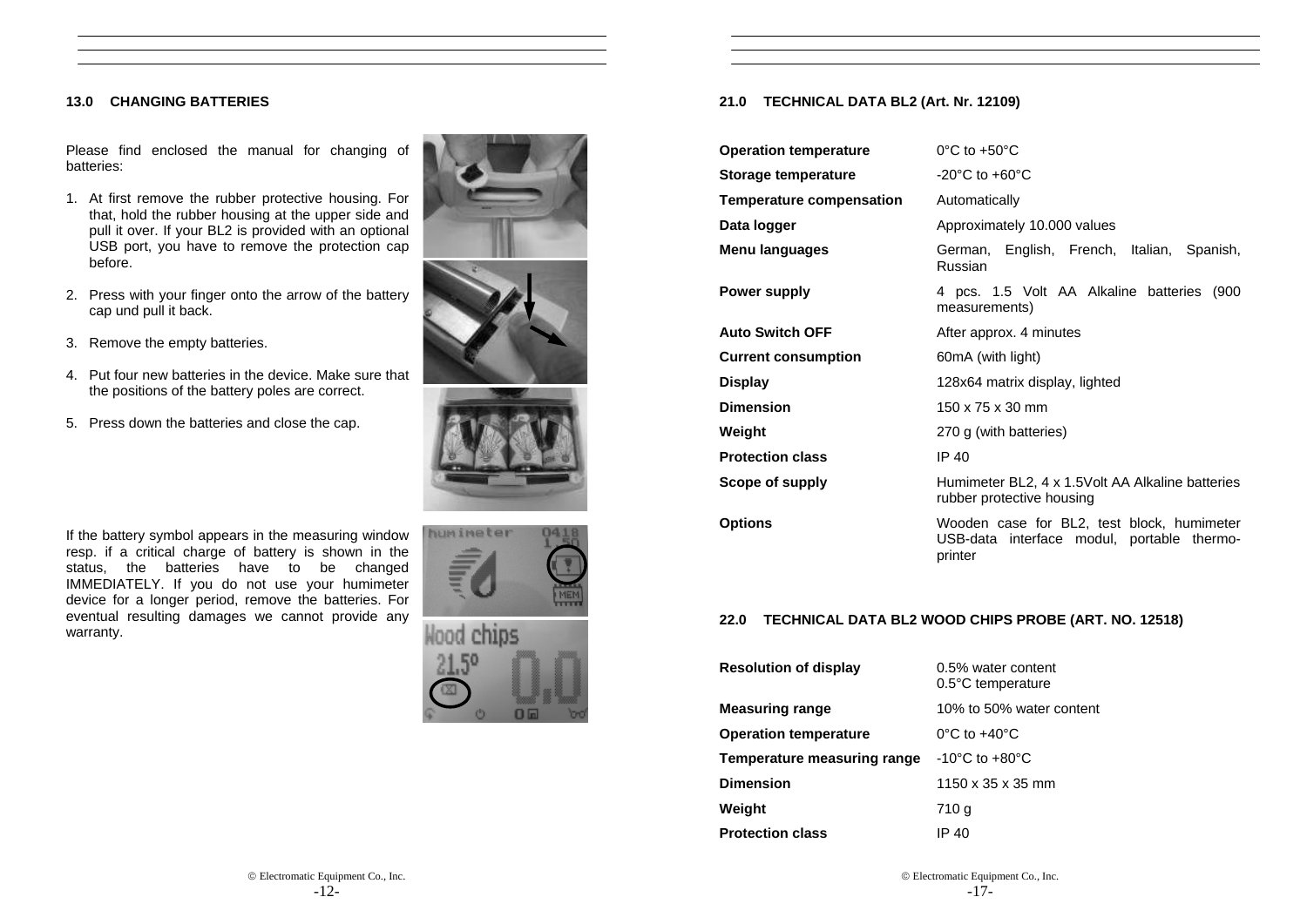### **20.0 PRINT SAVED DATA**

*(Only possible with humimeter USB interface module in combination with Schaller thermo printer)*

To print your saved data, connect the device to the printer using the printer cable that was delivered with your device. Carefully loose the protection cap on the humimeter BL2. At first plug in the side of the connector with the close plastic casing at the humimeter BL2. Then switch on the device.



Not till then the other side of the cable has to be plugged in at the printer. Switch on the printer by pressing  $\overline{C}$ . Now the green LED is blinking. If it does not blink, please change the batteries and try again.

Press the  $\mathbf{\hat{P}}$  button at your humimeter until you reach the menu (see image on the right). Choose "Print Logs" and confirm by pressing  $\blacksquare$ .

Now you can select if you want to print the last saved measuring series or all saved measuring series (logs).

Confirm by pressing  $\biguparrow$  again. The selected logs are printed out now.

To save paper, please think of clearing the data storage regularly.

| <b>Igs</b>      |
|-----------------|
| 095<br>195<br>٠ |



# **14.0 RUNNING THE INSTRUMENT**

| Switch on:             | Press the key for three seconds                                                                                                                                                                                                                 |
|------------------------|-------------------------------------------------------------------------------------------------------------------------------------------------------------------------------------------------------------------------------------------------|
| Set the clock:         | Press three times the + key -> Options -> Date/Time                                                                                                                                                                                             |
| Save measuring value:  | Save the measuring value by pressing the button below<br>the a symbol. The storage was successful when the<br>number in front of the symbol a increased. To name the<br>saved results press the wideling.                                       |
| Hold measuring value:  | At first activate the function in the menu Options -><br>Datalog time by choosing "Hold". Then press the left key<br>until $\Box$ appears. Press the $\Box$ key. The measuring value<br>remains on the display until another button is pressed. |
| Display lighting:      | Press the <sup>1</sup> key; Backlight will turn off automatically<br>after 30 seconds. Backlight will be activated by pressing<br>any key.                                                                                                      |
| Power off:             | Press the " key for five seconds; the device will be<br>switched off when you leave the key. The device also<br>switches off automatically when no key is pressed for<br>four minutes.                                                          |
| Measuring range limit: | measuring value<br>lf.<br>the<br>is<br>Hood chins<br>the valid measuring<br>blinking,<br>range is exceeded. In this case<br>the accuracy will be decreasing.                                                                                    |

### **15.0 LIST OF CALIBRATION CURVES**

Pressing the  $\triangle$  or  $\blacktriangledown$  key in the measuring for at least three seconds and a list with all available sorts will appear. Select your sort by pressing  $\blacktriangle$  or  $\blacktriangledown$  and confirm it with the  $\blacktriangle$  key. The measurement will continue automatically.

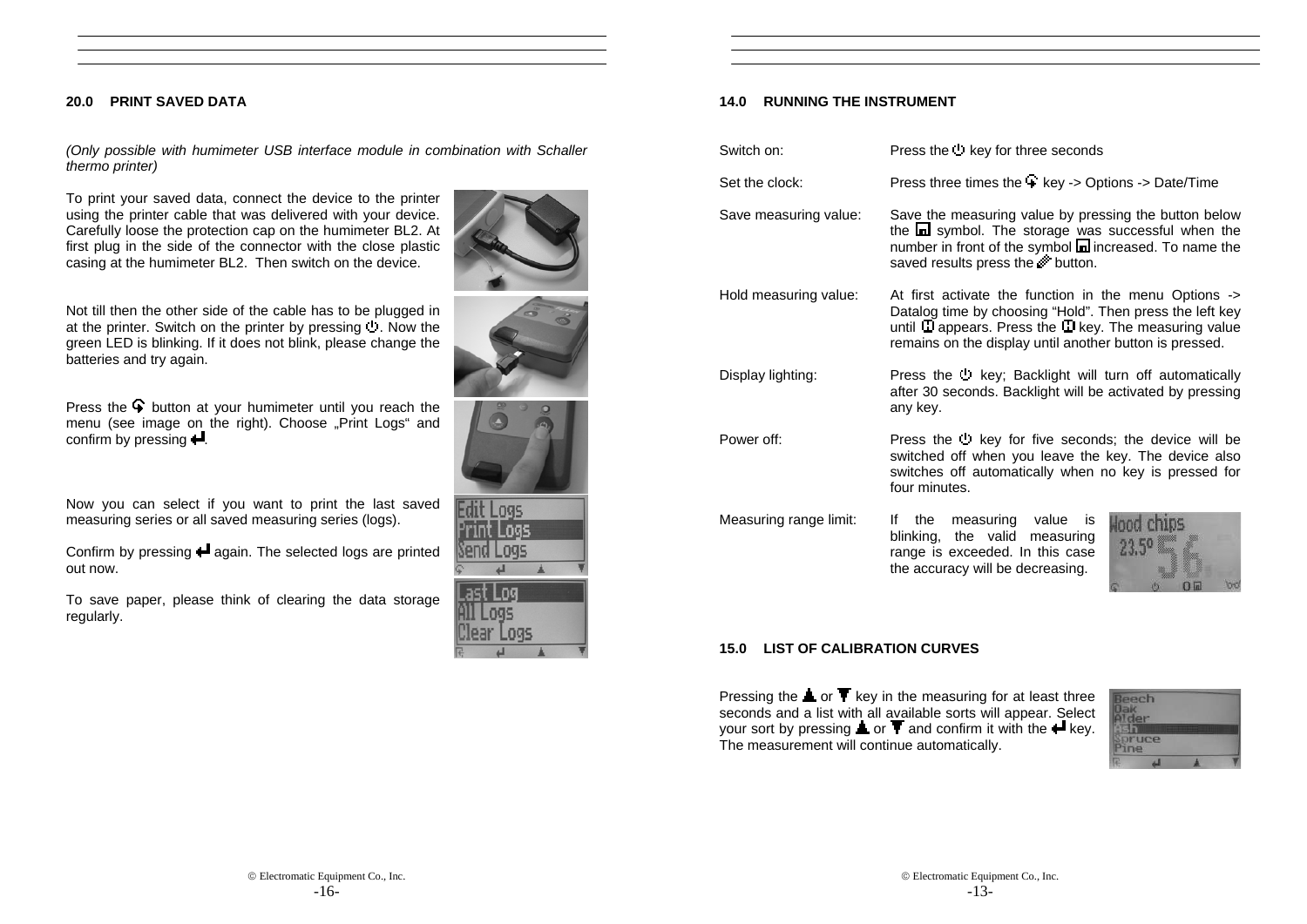# **16.0 ACTIVATION OF THE "SUPER USER" FUNCTION**

Two times - *Options* – Unlock

Enter the 4-digit password by using the **L** button (standard is the 4-digit serial number) and confirm by pressing the  $\blacktriangle$  button.

# **17.0 CHANGING THE USERLEVEL**

# Changing from advanced user to single user:

Make sure that you have activated the "super user" functions according to the instructions above. Afterwards change to the menu and choose . Options".

In the submenu please select <sub>"</sub> o Userlevel" (two times  $\ddot{ }$  - *Options* – o *Userlevel*) Confirm by pressing the  $\blacksquare$  button. Now the single user is activated.

# Changing from single user to advanced user:

Keep both the buttons **a** and  $\overline{\mathbf{T}}$  pressed directly after switching on the device. Your humimeter automatically starts the main menu. Activate the the "super user" functions according to the instructions above.

Navigate to "*Options* – o *Userlevel*" and confirm by pressing the **+** button.

# **18.0 DEVICE MAINTENANCE INSTRUCTIONS**

To provide a long life of your device please does not expose it to strong mechanical loads or heat e.g. dropping it or direct sunlight exposure. Clean your device using a dry cloth. Any kind of wet cleaning damages the device.

It is not allowed to load the measuring head incorrect (stress, bending), other wise it can be broken. Plug and remove the insertion probe of your BL2 straight into the wood chips.

The instrument is not rainproof. Keep it in dry areas. When the device isn't used for a longer period (2 months) or when the batteries are empty, they should be removed to prevent a leakage of the battery acid.

# **19.0 TRANSFER SAVED DATA TO THE PC**

### *(Only possible with humimeter USB interface module)*

To send your saved logs to the PC, connect the humimeter device to your PC using the USB cable that was delivered with your device. Carefully loose the protection cap on your humimeter and plug in the USB mini B connector. The bigger connector has to be connected to a USB slot on your PC. Start the LogMemorizer software on your PC and switch on your humimeter BL2.





The data transfer can be started on your humimeter or on the software.

### Starting the data transfer on the humimeter:

Press the  $\bigcirc$  key until you reach the menu (see image on the right). Then choose "Send Logs" and confirm by pressing the  $\leftarrow$  key. Now choose "Manual Logs" and confirm with  $\leftarrow$ again. All saved logs will be sent to your PC.





# Starting the data transfer on your PC:

Press the button ...remote control in the LogMemorizer software. A drop-down menu with several options opens (see image below).

For transferring the data you can select "Import last manual log" (the last saved measuring series is transferred) or "Import all manual logs" (all saved logs are transferred).

If you click on one of these menu items, the transfer starts immediately.

For the basic adjustments of the software please look through the instructions on the LogMemorizer CD.



|                        | import last manuel Log |
|------------------------|------------------------|
| import last Auto Loq   |                        |
| import all manuel logs |                        |
| import all Auto logs   |                        |
| Clear all manuel logs  |                        |
| Clear all Auto logs    |                        |